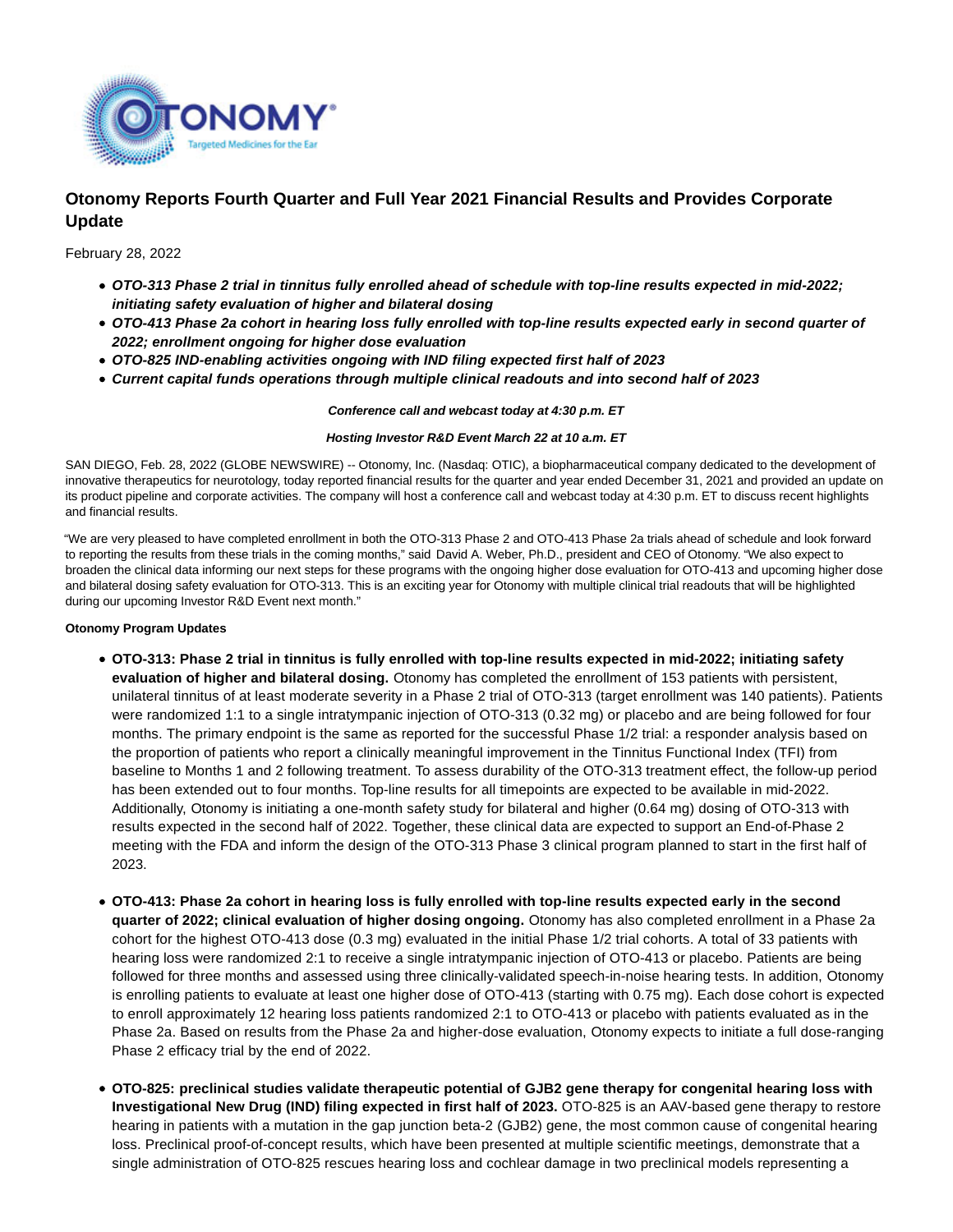range of hearing loss severity caused by GJB2 deficiency. A Pre-IND meeting has been completed with the FDA and IND-enabling activities are ongoing.

- **OTO-510: preclinical development ongoing for novel and proprietary otoprotection molecule.** Cisplatin is a potent chemotherapeutic agent that is widely used to treat a variety of cancers in adults and children, however, it is commonly associated with severe adverse effects including cisplatin-induced hearing loss (CIHL). Otonomy has identified a novel series of molecules with improved otoprotection in preclinical CIHL studies compared to other agents in development. The goal of the OTO-510 program is otoprotection without tumor protection.
- **OTO-6XX: preclinical development ongoing for severe hearing loss program.** Otonomy is evaluating therapeutic approaches to repair or regenerate cochlear hair cells that are damaged due to noise, aging or exposure to ototoxic chemicals. This mechanism is expected to be complementary to repair of cochlear synapses, which is addressed by OTO-413.

## **Anticipated Upcoming Milestones**

- Early second quarter 2022, announce top-line results for OTO-413 Phase 2a cohort.
- In mid-2022, announce top-line results for OTO-313 Phase 2 clinical trial.
- $\bullet$  In second half of 2022, announce safety results for OTO-313 bilateral and higher dosing.
- In second half of 2022, announce top-line results for OTO-413 higher dose evaluation.
- By end of 2022, initiate Phase 2 dose-ranging efficacy trial for OTO-413 in hearing loss.
- In first half of 2023, initiate Phase 3 clinical program for OTO-313 in tinnitus.
- In first half of 2023, file IND for OTO-825 in hearing loss associated with GJB2 gene mutation.

# **Fourth Quarter and Full Year 2021 Financial Highlights**

- **Cash Position:** Cash, cash equivalents, and short-term investments totaled \$77.4 million as of December 31, 2021, compared to \$86.3 million as of December 31, 2020.
- **Operating Expenses:** GAAP operating expenses were \$13.2 million for the fourth quarter of 2021, compared to \$10.1 million for the fourth quarter of 2020. For the full year 2021, GAAP operating expenses were \$49.4 million compared to \$42.6 million for 2020. Non-GAAP operating expenses, which exclude stock-based compensation, were \$11.3 million for the fourth quarter of 2021, compared to \$8.5 million for the fourth quarter of 2020. For the full year 2021, non-GAAP operating expenses were \$42.0 million compared to \$36.5 million for 2020.
- **Research and Development Expenses:** GAAP research and development (R&D) expenses for the fourth quarter of 2021 were \$9.7 million, compared to \$6.4 million for the fourth quarter of 2020. The increase for the quarter was primarily due to higher development expenses for OTO-313 and OTO-413. For the full year 2021, GAAP R&D expenses were \$34.7 million compared to \$28.0 million for 2020.
- **Selling, General and Administrative Expenses:** GAAP selling, general and administrative (SG&A) expenses in the fourth quarter of 2021 were \$3.5 million, compared to \$3.7 million for the fourth quarter of 2020. For the full year 2021, GAAP SG&A expenses were \$14.7 million compared to \$14.6 million for 2020.
- **Financial Guidance:**
	- **2022 Operating Expenses:** Otonomy expects that GAAP operating expenses will be in the range of \$52-\$54 million, and that non-GAAP operating expenses will be in the range of \$42-\$44 million.
	- **Cash Runway:** Otonomy expects that its current cash, cash equivalents, and short-term investments will be sufficient to fund company operations into the second half of 2023.

### **Non-GAAP Operating Expenses**

In this press release, Otonomy's operating expenses are provided in accordance with generally accepted accounting principles (GAAP) in the United States and also on a non-GAAP basis. Non-GAAP operating expenses exclude stock-based compensation. Non-GAAP operating expenses are provided as a complement to operating expenses provided in accordance with GAAP because management believes non-GAAP operating expenses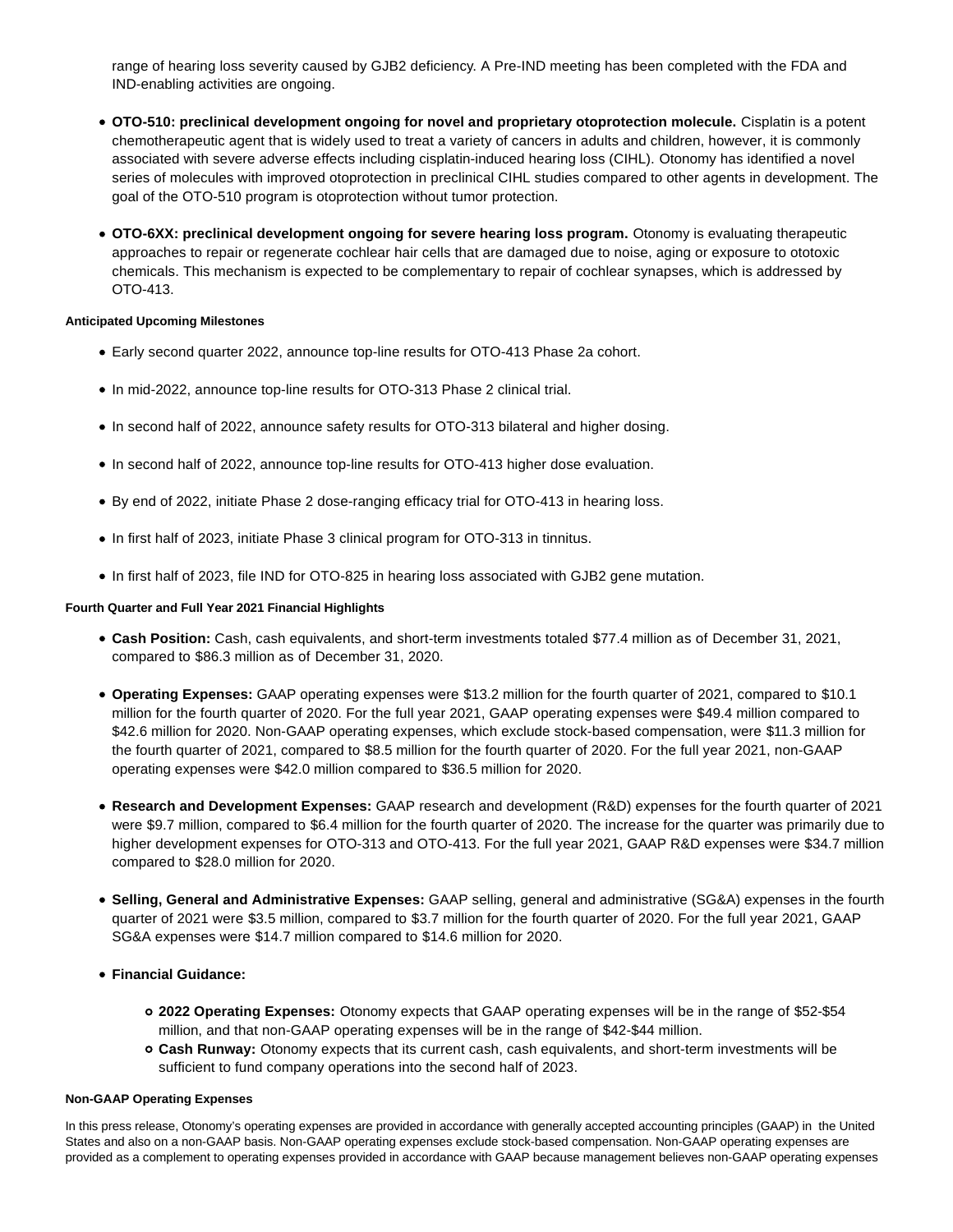help indicate underlying trends in the company's business, are important in comparing current results with prior period results and provide additional information regarding the company's financial position. Management also uses non-GAAP operating expenses to establish budgets and operational goals that are communicated internally and externally and to manage the company's business and to evaluate its performance. The attached financial information includes a reconciliation of GAAP operating expenses to Non-GAAP operating expenses and a reconciliation of GAAP operating expense guidance to Non-GAAP operating expense guidance.

#### **Webcast and Conference Call**

Otonomy management will host a webcast and conference call regarding these program updates at 4:30 p.m. ET / 1:30 p.m. PT today. The live call may be accessed by dialing (877) 305-6769 for domestic callers and (678) 562-4239 for international callers with conference ID code number: 5169343. A live webcast of the call will be available online in the investor relations section of Otonomy's website at [www.otonomy.com a](https://www.globenewswire.com/Tracker?data=XidR3MlotIMAlOQRKGbSWTfWb4Um9DciYOqAuN_rhlO9A5eqkyXSaNYnXEFOJ5TQJzCvNrnMyPIelzk_51MxgVhfdzLUKQcFYJwtTafz8YL51u_nJZzRwlmpAv5L-tWaATNNEOSAmcp3o1xEx-IDgCnCIWeSEGJ_goA8lpOpd3EYx5tdTXEvhi5-QrcVD81xw15YKpb8CXjyn016g_TkbgH1fntPUv_97jHRXnX1cvI=)nd will be archived there for 30 days.

#### **About Otonomy**

Otonomy is a biopharmaceutical company dedicated to the development of innovative therapeutics for neurotology. The company pioneered the application of drug delivery technology to the ear in order to develop products that achieve sustained drug exposure from a single local administration. This approach is covered by a broad patent estate and is being utilized to develop a pipeline of products addressing important unmet medical needs with a focus on hearing loss and tinnitus. For additional information please visit [www.otonomy.com.](https://www.globenewswire.com/Tracker?data=XidR3MlotIMAlOQRKGbSWUQFp5lgMQqLqR2byZCiyeta6gLdbkSmAwDOQn9ASWeBxI3JaK3gGavuIMozTgEX5Q==)

#### **Cautionary Note Regarding Forward Looking Statements**

This press release contains forward-looking statements within the meaning of the Private Securities Litigation Reform Act of 1995. Forward-looking statements generally relate to future events or the future financial or operating performance of Otonomy. Forward-looking statements in this press release include, but are not limited to, statements related to the design and conduct of, activity, enrollment plans and patient populations for, and timing of initiation and results for current and planned clinical trials; Otonomy's development plans and timelines for its product candidates and programs; the potential benefits and advantages of Otonomy's product candidates and programs; expectations regarding preclinical programs, including the potential benefits, development activities and plans to file an IND; expectations regarding Otonomy's ability to advance its pipeline and regarding upcoming catalysts; Otonomy's anticipated upcoming milestones; expectations regarding operating expenses for 2022 and cash runway; and statements by Otonomy's president and CEO. Otonomy's expectations regarding these matters may not materialize, and actual results in future periods are subject to risks and uncertainties. Actual results may differ materially from those indicated by these forward-looking statements as a result of these risks and uncertainties, including but not limited to: delays and disruption resulting from the COVID-19 pandemic and governmental responses to the pandemic, including current and future impacts to Otonomy's operations, the initiation and progression of, and enrollment in, its planned and current clinical trials, and patient conduct and compliance; Otonomy's ability to accurately forecast financial results; Otonomy's expectation that it will incur significant losses for the foreseeable future; Otonomy's ability to obtain additional financing; Otonomy's dependence on the regulatory success and advancement of its product candidates; the uncertainties inherent in the clinical drug development process, including, without limitation, Otonomy's ability to adequately demonstrate the safety and efficacy of its product candidates, the nonclinical and clinical results for its product candidates, which may not support further development, and challenges related to patient enrollment, conduct and compliance in clinical trials; the integrity of patient-reported outcomes in its current and future clinical trials; the risks of the occurrence of any event, change or other circumstance that could impact the performance under or give rise to the termination of any promotional, collaboration or license agreements, or that could impact Otonomy's ability to repay or comply with the terms of the loan provided by Oxford Finance LLC; side effects or adverse events associated with Otonomy's product candidates; Otonomy's ability to obtain regulatory approval and successfully commercialize its product candidates, if approved; competition in the biopharmaceutical industry; Otonomy's dependence on third parties to conduct nonclinical studies and clinical trials, and for the manufacture of its product candidates; Otonomy's ability to protect its intellectual property in the United States and throughout the world and to ensure compliance with various laws and regulations in countries in which it conducts clinical trials; expectations regarding potential therapy benefits, market size, opportunity and growth; Otonomy's ability to manage operating expenses; implementation of Otonomy's business model and strategic plans for its business, products and technology; general economic and market conditions; and other risks. Information regarding the foregoing and additional risks may be found in the section entitled "Risk Factors" in Otonomy's Annual Report on Form 10-K filed with the Securities and Exchange Commission (SEC) on February 28, 2022, and Otonomy's future reports to be filed with the SEC. The forward-looking statements in this press release are based on information available to Otonomy as of the date hereof. Otonomy disclaims any obligation to update any forward-looking statements, except as required by law.

#### **Contacts:**

Media Inquiries Spectrum Science Cate Cullen Account Director 205.910.4443 [ccullen@spectrumscience.com](https://www.globenewswire.com/Tracker?data=VrPLjJhNWuZenvMfKxDnkz3QtSk3FErbV1-dlRmShGP-ls5tueOk7-eKZx9x1GAGR2lbUl7qZ4IELIQ1Db87QfBWjZ478T6LhtVopFl0dw_9S_AUAnZQnFk67IZ-dwud)

Investor Inquiries ICR Westwicke Robert H. Uhl Managing Director 858.356.5932 [robert.uhl@westwicke.com](https://www.globenewswire.com/Tracker?data=dhxugl-RK98XUUZFoMcquFHRuSSikFFVutcGaeNg03Rs5i7_QWE4Gd9IBXP9XKvbpF4Fe7EqPpyjEiqerBDNugpBDgdAfAXWaVqOSWE9sew=)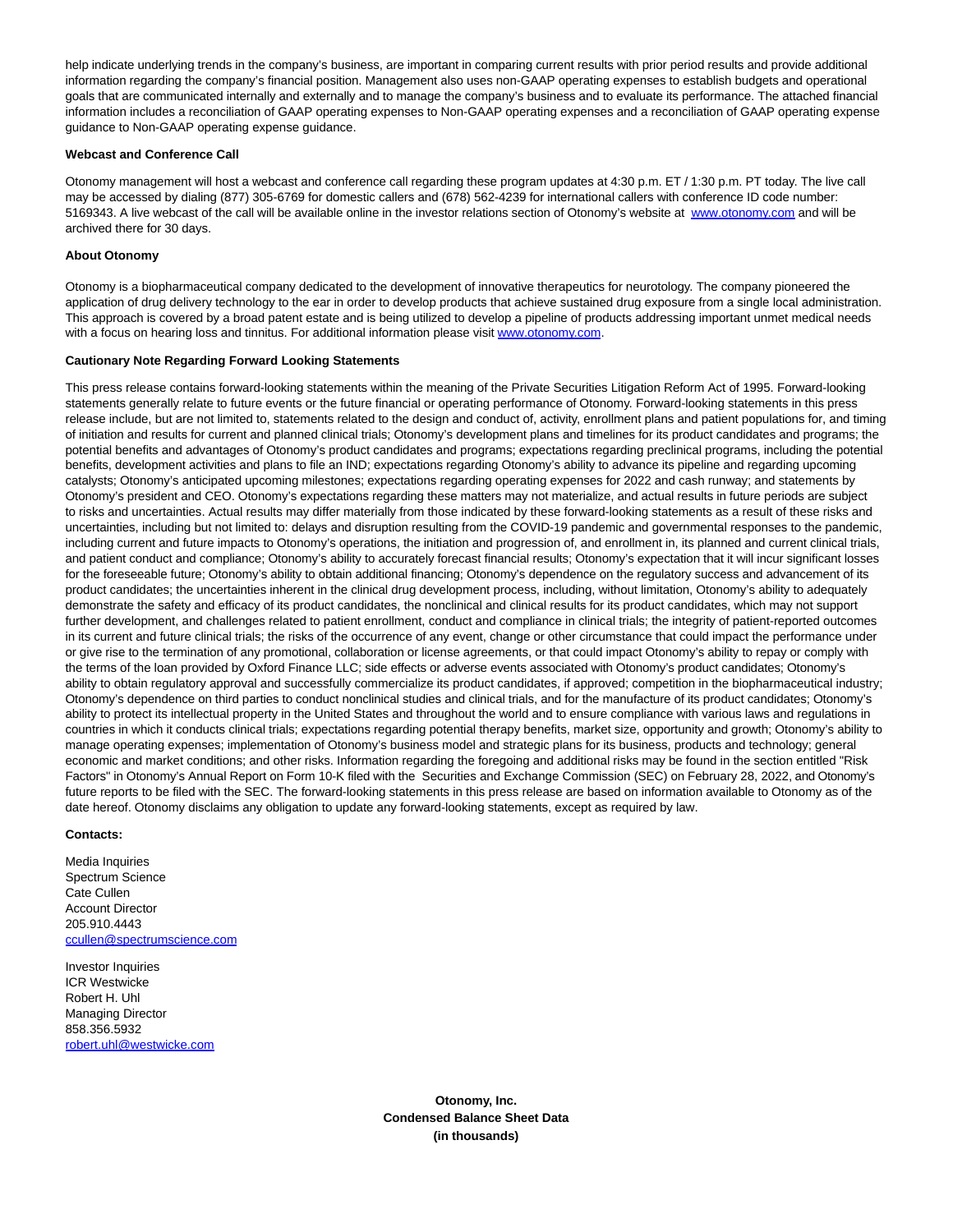|                            | As of December 31,<br>2021 | As of December 31,<br>2020 |            |  |
|----------------------------|----------------------------|----------------------------|------------|--|
| Cash and cash equivalents  | \$<br>77,412 \$            |                            | 30,767     |  |
| Short-term investments     |                            |                            | 55,576     |  |
| Right-of-use assets        | 12,696                     |                            | 14,082     |  |
| <b>Total assets</b>        | 95,637                     |                            | 106,265    |  |
| Long-term debt, net        | 15,997                     |                            | 15,158     |  |
| Leases, net of current     | 12,400                     |                            | 13,847     |  |
| <b>Total liabilities</b>   | 40,730                     |                            | 39,999     |  |
| Accumulated deficit        | (555, 805)                 |                            | (504, 624) |  |
| Total stockholders' equity | 54,907                     |                            | 66,266     |  |

# **Otonomy, Inc. Condensed Statements of Operations (in thousands, except share and per share data)**

|                                                             | <b>Three Months Ended</b><br>December 31, |     |             | <b>Years Ended</b><br>December 31, |      |            |  |
|-------------------------------------------------------------|-------------------------------------------|-----|-------------|------------------------------------|------|------------|--|
|                                                             | 2021<br>2020                              |     | 2021        |                                    | 2020 |            |  |
|                                                             | (unaudited)                               |     |             |                                    |      |            |  |
| Product sales, net                                          | \$                                        | \$  | 53          | \$<br>125                          | \$   | 273        |  |
| Costs and operating expenses:                               |                                           |     |             |                                    |      |            |  |
| Cost of product sales                                       |                                           |     | 274         | 370                                |      | 1,188      |  |
| Research and development                                    | 9,678                                     |     | 6,374       | 34,673                             |      | 27,997     |  |
| Selling, general and administrative                         | 3,494                                     |     | 3,692       | 14,707                             |      | 14,575     |  |
| Total costs and operating expenses                          | 13,172                                    |     | 10,340      | 49,750                             |      | 43,760     |  |
| Loss from operations                                        | (13, 172)                                 |     | (10, 287)   | (49, 625)                          |      | (43, 487)  |  |
| Other expense, net                                          | (407)                                     |     | (360)       | (1,556)                            |      | (1,244)    |  |
| Net loss                                                    | \$<br>(13,579)                            | -\$ | (10, 647)   | \$<br>(51, 181)                    | \$   | (44, 731)  |  |
| Net loss per share, basic and diluted                       | \$<br>$(0.20)$ \$                         |     | $(0.20)$ \$ | $(0.81)$ \$                        |      | (1.10)     |  |
| Weighted-average shares used to compute net loss per share, |                                           |     |             |                                    |      |            |  |
| basic and diluted                                           | 67,807,995                                |     | 52,257,321  | 63,441,330                         |      | 40,845,844 |  |

# **Otonomy, Inc. Reconciliation of GAAP to Non-GAAP Operating Expenses (in thousands)**

|      | <b>Three Months Ended</b> | <b>Years Ended</b> |      |  |  |
|------|---------------------------|--------------------|------|--|--|
|      | December 31,              | December 31.       |      |  |  |
| 2021 | 2020                      | 2021               | 2020 |  |  |